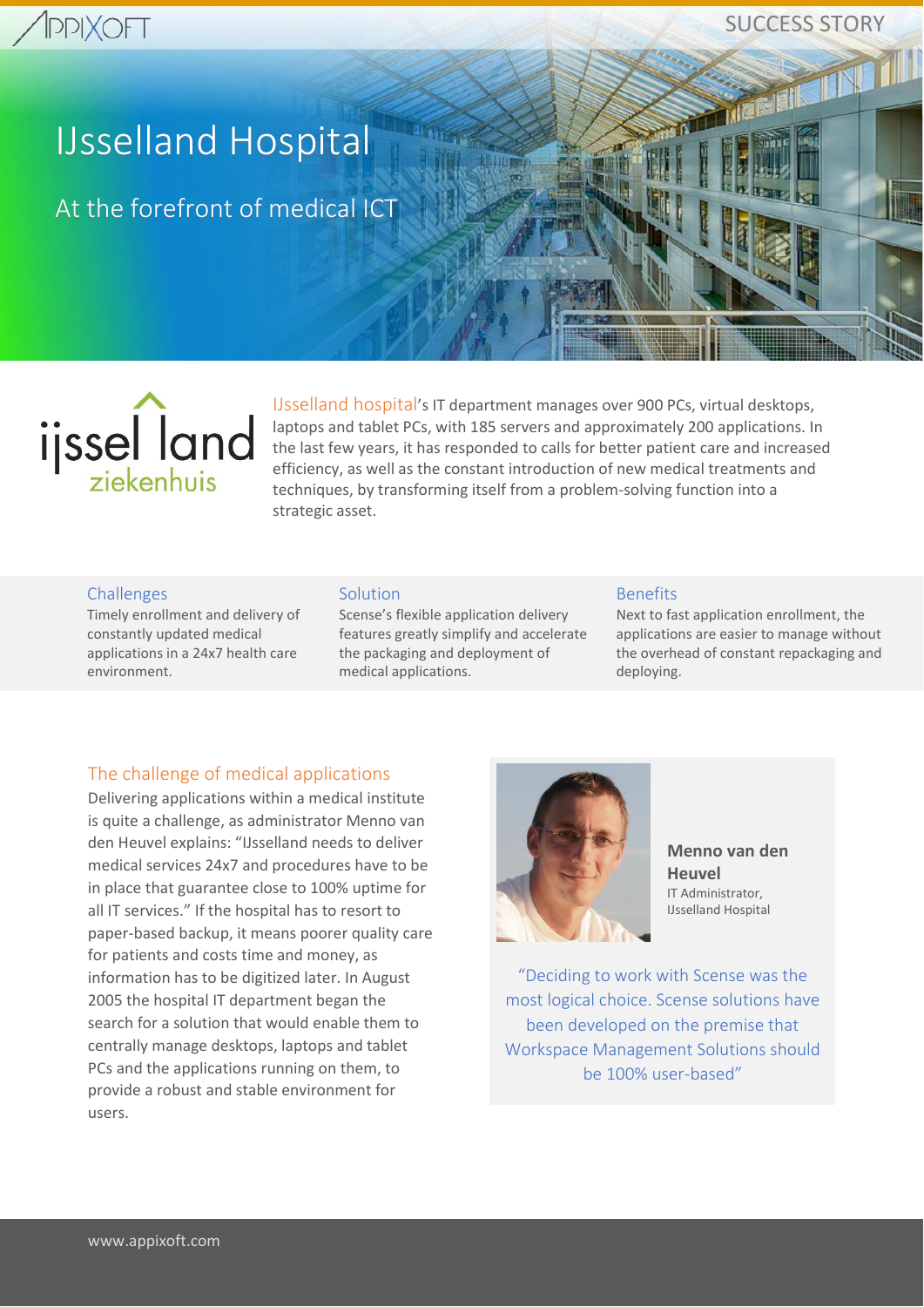

#### The requirement

One of the key criteria for any solution was rapid deployment. Medical applications are updated constantly, operating theatre applications as often as once a week. They need to be tested and delivered in hours, but resources are limited, and downtime is not an option. Applications must also be available any time, anywhere.

Nurses and medical specialists may have to access patient data and applications while visiting patients, in the operating room, doing research or at home. Stability and reliability are vital.

IT staff shouldn't have to waste time repackaging applications to avoid potential software conflicts. Finally, hospital users are extremely demanding. Specialists and research personnel do not take kindly to restrictive IT policies and expect the applications they need, for a new medical treatment or project, at very short notice.

"As soon as it's sequenced, two mouse clicks deliver the application to the end user."

#### A key role for Scense.

IJsselland chose Microsoft Application Virtualization (App-V) as the best way to deliver end-user applications and the Scense Workspace Management solution also had a vital part to play for five main reasons, according to Menno.

#### 1. Avoiding additional expenses

"By using Scense Workspace Management to deliver the virtualized applications to end users, we didn't need to buy a streaming server. This saves us money and helps to minimize the complexity of our IT environment."

#### 2. One App-V sequence fits all

"This saves us time in our application acceptation environment. Before, we needed to re-sequence an application after it was accepted by end users. With Scense, we just sequence once, and the same application behaves differently depending on the stage of the acceptation process."

#### 3. Delivery in seconds

"As soon as it's sequenced, two mouse clicks deliver the application to the end user. Importing the application to the Scense database, delivering shortcuts to end users and application streaming are all fully automated."

#### 4. Dependencies

IJsselland can create dependencies between applications with a single mouse click. Scense takes care of the Connection Groups.

#### 5. Applications that can't be virtualized

These can still be delivered unattended, in seconds and without any application conflicts, using Scense Easy Delivery and Adaptive Installer, in the same timely and cost-effective manner.